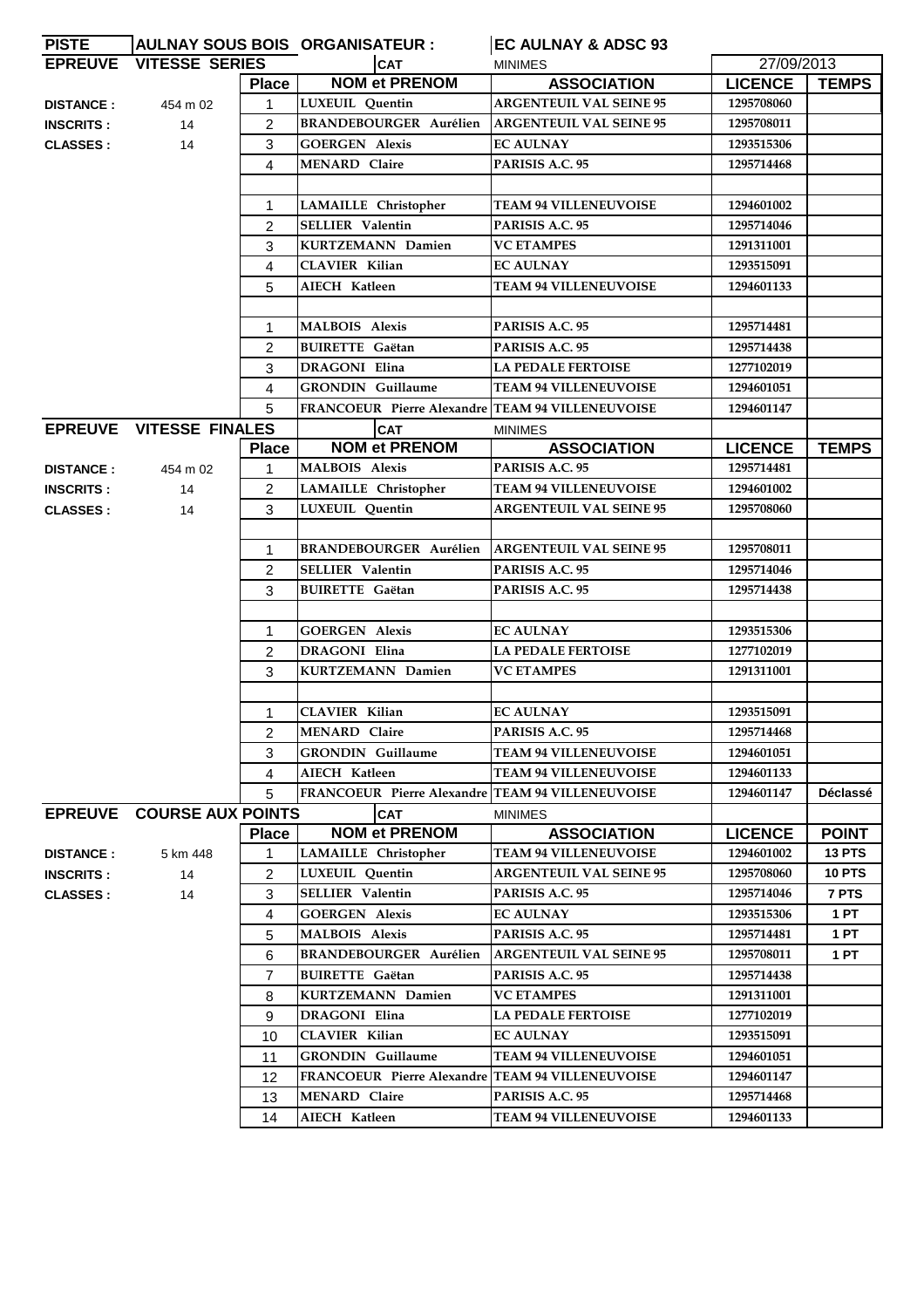| EPREUVE OMNIUM   |                                |                | <b>CAT</b>                                       | <b>MINIMES</b>                 |                |               |
|------------------|--------------------------------|----------------|--------------------------------------------------|--------------------------------|----------------|---------------|
|                  |                                | <b>Place</b>   | <b>NOM et PRENOM</b>                             | <b>ASSOCIATION</b>             | <b>LICENCE</b> | <b>POINT</b>  |
| <b>DISTANCE:</b> |                                | 1              | <b>LAMAILLE</b> Christopher                      | <b>TEAM 94 VILLENEUVOISE</b>   | 1294601002     | 3 PTS         |
| <b>INSCRITS:</b> | 14                             | $\overline{2}$ | LUXEUIL Quentin                                  | <b>ARGENTEUIL VAL SEINE 95</b> | 1295708060     | 5 PTS         |
| <b>CLASSES:</b>  | 14                             | 3              | <b>MALBOIS Alexis</b>                            | PARISIS A.C. 95                | 1295714481     | 6 PTS         |
|                  |                                | 4              | <b>SELLIER Valentin</b>                          | PARISIS A.C. 95                | 1295714046     | 8 PTS         |
|                  |                                | 5              | <b>BRANDEBOURGER Aurélien</b>                    | <b>ARGENTEUIL VAL SEINE 95</b> | 1295708011     | <b>10 PTS</b> |
|                  |                                | 6              | <b>GOERGEN Alexis</b>                            | <b>EC AULNAY</b>               | 1293515306     | <b>11 PTS</b> |
|                  |                                | $\overline{7}$ | <b>BUIRETTE</b> Gaëtan                           | PARISIS A.C. 95                | 1295714438     | <b>13 PTS</b> |
|                  |                                | 8              | <b>KURTZEMANN Damien</b>                         | <b>VC ETAMPES</b>              | 1291311001     | 17 PTS        |
|                  |                                | 9              | <b>DRAGONI Elina</b>                             | <b>LA PEDALE FERTOISE</b>      | 1277102019     | 17 PTS        |
|                  |                                | 10             | <b>CLAVIER Kilian</b>                            | <b>EC AULNAY</b>               | 1293515091     | <b>20 PTS</b> |
|                  |                                | 11             | <b>GRONDIN</b> Guillaume                         | <b>TEAM 94 VILLENEUVOISE</b>   | 1294601051     | <b>23 PTS</b> |
|                  |                                | 12             | <b>MENARD Claire</b>                             | PARISIS A.C. 95                | 1295714468     | <b>24 PTS</b> |
|                  |                                | 13             | FRANCOEUR Pierre Alexandre TEAM 94 VILLENEUVOISE |                                | 1294601147     | <b>26 PTS</b> |
|                  |                                | 14             | AIECH Katleen                                    | <b>TEAM 94 VILLENEUVOISE</b>   | 1294601133     | <b>27 PTS</b> |
|                  | <b>EPREUVE VITESSE SERIES</b>  |                | <b>CAT</b>                                       | <b>CADETS</b>                  |                |               |
|                  |                                | <b>Place</b>   | <b>NOM et PRENOM</b>                             | <b>ASSOCIATION</b>             | <b>LICENCE</b> | <b>TEMPS</b>  |
| <b>DISTANCE:</b> | 454 m 02                       | 1              | <b>VIENNE Maxime</b>                             | <b>ARGENTEUIL VAL SEINE 95</b> | 1295708349     |               |
| <b>INSCRITS:</b> | 16                             | $\overline{2}$ | DUPONQ Mathieu                                   | <b>USSA PAVILLY BARENTIN</b>   | 1776023265     |               |
| <b>CLASSES:</b>  | 14                             | 3              | LUXEUIL Jérôme                                   | <b>ARGENTEUIL VAL SEINE 95</b> | 1295708392     |               |
|                  |                                | 4              | COOLSAET Quentin                                 | PARISIS A.C. 95                | 1295714387     |               |
|                  |                                | 5              | <b>KUNTZ</b> Victor                              | PARIS CYCLISTE OLYMPIQUE       | 1275016157     |               |
|                  |                                |                |                                                  |                                |                |               |
|                  |                                | $\mathbf{1}$   | <b>DEMAY Louis</b>                               | PARISIS A.C. 95                | 1295714201     |               |
|                  |                                | $\overline{2}$ | DUMAS Jean Baptiste                              | <b>ES GERVAIS LILAS</b>        | 1293516035     |               |
|                  |                                | 3              | FREBY Thibault                                   | <b>CSM CLAMART</b>             | 1292411292     |               |
|                  |                                | 4              | <b>BAILLARD Laurie</b>                           | PARISIS A.C. 95                | 1295714052     |               |
|                  |                                |                |                                                  |                                |                |               |
|                  |                                | $\mathbf{1}$   | <b>LANDERNEAU Melvin</b>                         | <b>TEAM 94 VILLENEUVOISE</b>   | 1294601066     |               |
|                  |                                | $\overline{2}$ | AIECH Dylan                                      | <b>US CRETEIL</b>              | 1294604299     |               |
|                  |                                | 3              | DO REGO PEREIRA Miguel                           | <b>TEAM 94 VILLENEUVOISE</b>   | 1294601071     |               |
|                  |                                | $\overline{4}$ | PADIEU Alexandre                                 | PARISIS A.C. 95                | 1295714385     |               |
|                  |                                | 5              | <b>LE BRAS</b> Justine                           | <b>ARGENTEUIL VAL SEINE 95</b> | 1295708416     |               |
|                  | <b>EPREUVE VITESSE FINALES</b> |                | <b>CAT</b>                                       | CADETS                         |                |               |
|                  |                                | <b>Place</b>   | <b>NOM et PRENOM</b>                             | <b>ASSOCIATION</b>             | <b>LICENCE</b> | <b>TEMPS</b>  |
| <b>DISTANCE:</b> | 454 m 02                       | 1              | <b>LANDERNEAU Melvin</b>                         | <b>TEAM 94 VILLENEUVOISE</b>   | 1294601066     |               |
| <b>INSCRITS:</b> | 16                             | $\overline{2}$ | <b>VIENNE Maxime</b>                             | <b>ARGENTEUIL VAL SEINE 95</b> | 1295708349     |               |
| <b>CLASSES:</b>  | 14                             | 3              | <b>DEMAY Louis</b>                               | PARISIS A.C. 95                | 1295714201     |               |
|                  |                                |                |                                                  |                                |                |               |
|                  |                                | $\mathbf{1}$   | DUPONO Mathieu                                   | USSA PAVILLY BARENTIN          | 1776023265     |               |
|                  |                                | $\overline{2}$ | <b>DUMAS</b> Jean Baptiste                       | <b>ES GERVAIS LILAS</b>        | 1293516035     |               |
|                  |                                | 3              | AIECH Dylan                                      | <b>US CRETEIL</b>              | 1294604299     |               |
|                  |                                |                |                                                  |                                |                |               |
|                  |                                | $\mathbf 1$    | DO REGO PEREIRA Miguel                           | <b>TEAM 94 VILLENEUVOISE</b>   | 1294601071     |               |
|                  |                                | $\overline{2}$ | LUXEUIL Jérôme                                   | <b>ARGENTEUIL VAL SEINE 95</b> | 1295708392     |               |
|                  |                                | 3              | FREBY Thibault                                   | <b>CSM CLAMART</b>             | 1292411292     |               |
|                  |                                |                |                                                  |                                |                |               |
|                  |                                | $\mathbf{1}$   | COOLSAET Quentin                                 | PARISIS A.C. 95                | 1295714387     |               |
|                  |                                | $\overline{2}$ | <b>KUNTZ</b> Victor                              | PARIS CYCLISTE OLYMPIQUE       | 1275016157     |               |
|                  |                                | 3              | PADIEU Alexandre                                 | PARISIS A.C. 95                | 1295714385     |               |
|                  |                                | 4              | <b>LE BRAS</b> Justine                           | <b>ARGENTEUIL VAL SEINE 95</b> | 1295708416     |               |
|                  |                                | 5              | <b>BAILLARD Laurie</b>                           | PARISIS A.C. 95                | 1295714052     |               |
|                  |                                |                |                                                  |                                |                |               |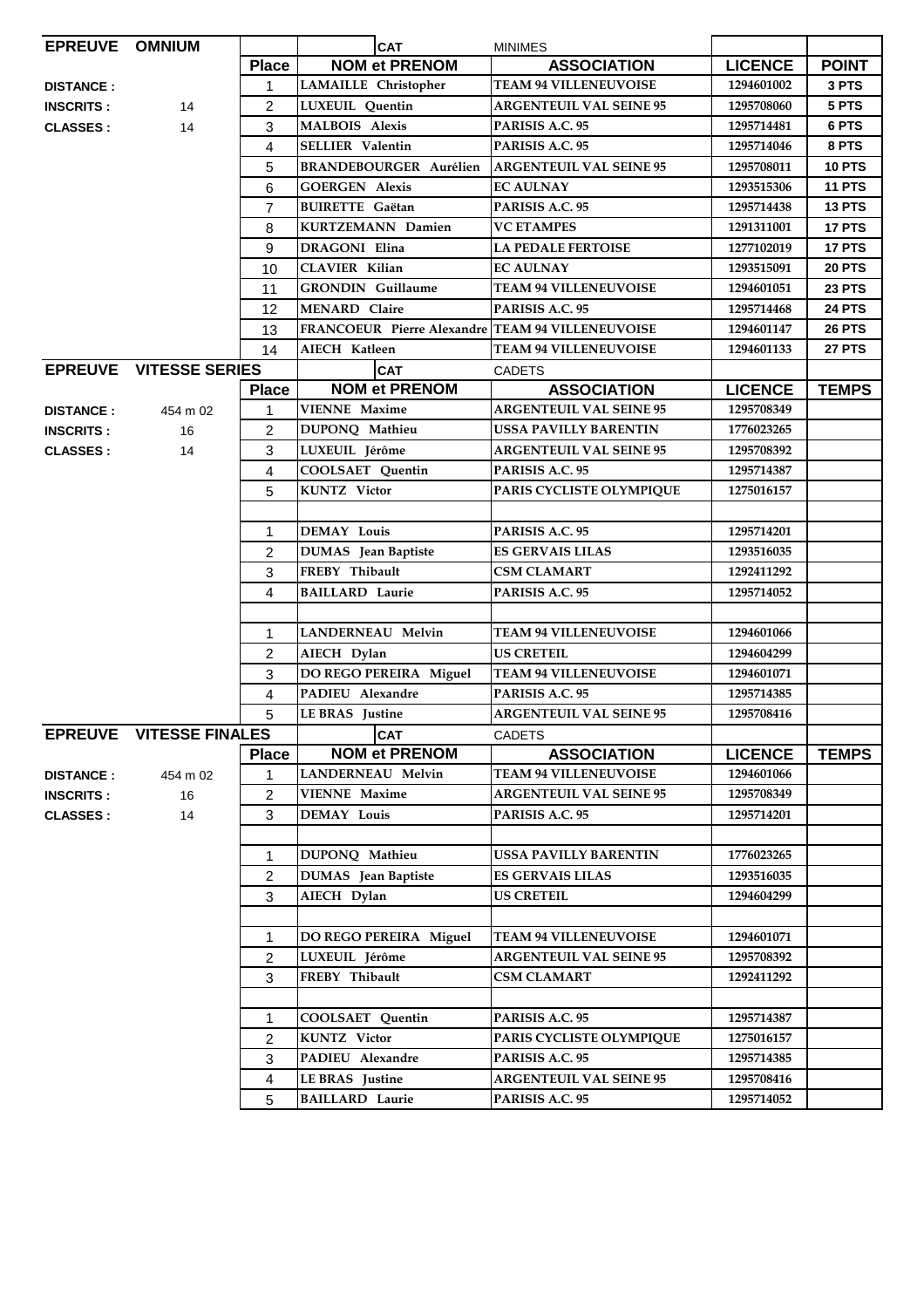| EPREUVE COURSE AUX POINTS |                      |                | <b>CAT</b><br><b>CADETS</b> |                                |                |               |
|---------------------------|----------------------|----------------|-----------------------------|--------------------------------|----------------|---------------|
|                           |                      | <b>Place</b>   | <b>NOM et PRENOM</b>        | <b>ASSOCIATION</b>             | <b>LICENCE</b> | <b>POINT</b>  |
| <b>DISTANCE:</b>          | 8 km 172             | $\mathbf{1}$   | <b>VIENNE</b> Maxime        | <b>ARGENTEUIL VAL SEINE 95</b> | 1295708349     | <b>16 PTS</b> |
| <b>INSCRITS:</b>          | 16                   | $\overline{2}$ | <b>LANDERNEAU Melvin</b>    | <b>TEAM 94 VILLENEUVOISE</b>   | 1294601066     | <b>10 PTS</b> |
| <b>CLASSES:</b>           | 13                   | 3              | DUPONQ Mathieu              | USSA PAVILLY BARENTIN          | 1776023265     | 7 PTS         |
|                           |                      | 4              | <b>DUMAS</b> Jean Baptiste  | <b>ES GERVAIS LILAS</b>        | 1293516035     | 4 PTS         |
|                           |                      | 5              | DO REGO PEREIRA Miguel      | <b>TEAM 94 VILLENEUVOISE</b>   | 1294601071     | 3 PTS         |
|                           |                      | 6              | COOLSAET Quentin            | PARISIS A.C. 95                | 1295714387     | 2 PTS         |
|                           |                      | $\overline{7}$ | <b>DEMAY Louis</b>          | PARISIS A.C. 95                | 1295714201     | 1PT           |
|                           |                      | 8              | AIECH Dylan                 | <b>US CRETEIL</b>              | 1294604299     | 1 PT          |
|                           |                      | 9              | PADIEU Alexandre            | PARISIS A.C. 95                | 1295714385     |               |
|                           |                      | 10             | FREBY Thibault              | <b>CSM CLAMART</b>             | 1292411292     |               |
|                           |                      | 11             | <b>LE BRAS</b> Justine      | <b>ARGENTEUIL VAL SEINE 95</b> | 1295708416     |               |
|                           |                      | 12             | LUXEUIL Jérôme              | <b>ARGENTEUIL VAL SEINE 95</b> | 1295708392     |               |
|                           |                      | 13             | <b>BAILLARD Laurie</b>      | PARISIS A.C. 95                | 1295714052     |               |
|                           | EPREUVE INDIVIDUELLE |                | <b>CAT</b>                  | <b>CADETS</b>                  |                |               |
|                           |                      | <b>Place</b>   | <b>NOM et PRENOM</b>        | <b>ASSOCIATION</b>             | <b>LICENCE</b> | <b>TEMPS</b>  |
| <b>DISTANCE:</b>          | 3 km 632             | $\mathbf{1}$   | <b>LANDERNEAU Melvin</b>    | <b>TEAM 94 VILLENEUVOISE</b>   | 1294601066     |               |
| <b>INSCRITS:</b>          | 16                   | $\overline{2}$ | <b>VIENNE Maxime</b>        | <b>ARGENTEUIL VAL SEINE 95</b> | 1295708349     |               |
| <b>CLASSES:</b>           | 13                   | 3              | AIECH Dylan                 | <b>US CRETEIL</b>              | 1294604299     |               |
|                           |                      | 4              | <b>DUMAS</b> Jean Baptiste  | <b>ES GERVAIS LILAS</b>        | 1293516035     |               |
|                           |                      | 5              | <b>DEMAY Louis</b>          | PARISIS A.C. 95                | 1295714201     |               |
|                           |                      | 6              | COOLSAET Quentin            | PARISIS A.C. 95                | 1295714387     |               |
|                           |                      | $\overline{7}$ | DUPONQ Mathieu              | <b>USSA PAVILLY BARENTIN</b>   | 1776023265     |               |
|                           |                      | 8              | DO REGO PEREIRA Miguel      | <b>TEAM 94 VILLENEUVOISE</b>   | 1294601071     |               |
|                           |                      | 9              | <b>LE BRAS</b> Justine      | <b>ARGENTEUIL VAL SEINE 95</b> | 1295708416     |               |
|                           |                      | 10             | LUXEUIL Jérôme              | <b>ARGENTEUIL VAL SEINE 95</b> | 1295708392     |               |
|                           |                      | 11             | PADIEU Alexandre            | PARISIS A.C. 95                | 1295714385     |               |
|                           |                      | 12             | FREBY Thibault              | <b>CSM CLAMART</b>             | 1292411292     |               |
|                           |                      | 13             | <b>BAILLARD Laurie</b>      | PARISIS A.C. 95                | 1295714052     |               |
| EPREUVE OMNIUM            |                      |                | <b>CAT</b>                  | <b>CADETS</b>                  |                |               |
|                           |                      | <b>Place</b>   | <b>NOM et PRENOM</b>        | <b>ASSOCIATION</b>             | <b>LICENCE</b> | <b>POINT</b>  |
| <b>DISTANCE:</b>          |                      | 1              | LANDERNEAU Melvin           | <b>TEAM 94 VILLENEUVOISE</b>   | 1294601066     | 4 PTS         |
| <b>INSCRITS:</b>          | 16                   | $\overline{2}$ | <b>VIENNE Maxime</b>        | <b>ARGENTEUIL VAL SEINE 95</b> | 1295708349     | 5 PTS         |
| <b>CLASSES:</b>           | 13                   | 3              | DUMAS Jean Baptiste         | <b>ES GERVAIS LILAS</b>        | 1293516035     | <b>13 PTS</b> |
|                           |                      | 4              | DUPONQ Mathieu              | USSA PAVILLY BARENTIN          | 1776023265     | 14 PTS        |
|                           |                      | 5              | <b>DEMAY Louis</b>          | PARISIS A.C. 95                | 1295714201     | <b>15 PTS</b> |
|                           |                      | 6              | AIECH Dylan                 | <b>US CRETEIL</b>              | 1294604299     | 17 PTS        |
|                           |                      | $\overline{7}$ | DO REGO PEREIRA Miguel      | <b>TEAM 94 VILLENEUVOISE</b>   | 1294601071     | 20 PTS        |
|                           |                      | 8              | COOLSAET Quentin            | PARISIS A.C. 95                | 1295714387     | <b>22 PTS</b> |
|                           |                      | 9              | LUXEUIL Jérôme              | <b>ARGENTEUIL VAL SEINE 95</b> | 1295708392     | <b>30 PTS</b> |
|                           |                      | 10             | FREBY Thibault              | <b>CSM CLAMART</b>             | 1292411292     | <b>31 PTS</b> |
|                           |                      | 11             | PADIEU Alexandre            | PARISIS A.C. 95                | 1295714385     | <b>32 PTS</b> |
|                           |                      | 12             | LE BRAS Justine             | <b>ARGENTEUIL VAL SEINE 95</b> | 1295708416     | <b>33 PTS</b> |
|                           |                      | 13             | <b>BAILLARD Laurie</b>      | PARISIS A.C. 95                | 1295714052     | <b>40 PTS</b> |